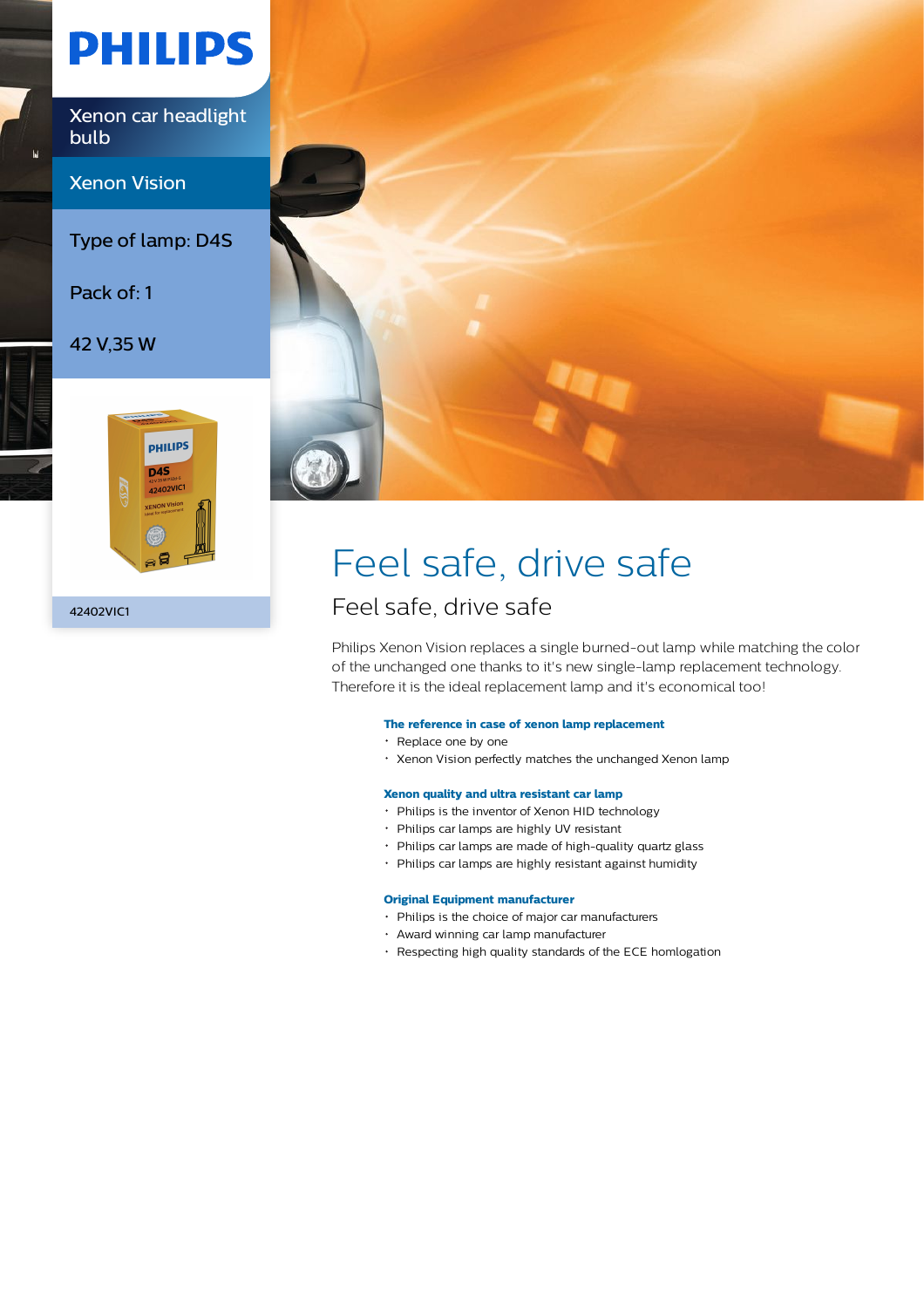## **Highlights**

#### **Car manufactuer choice**



For 100 years, Philips has been on the forefront of the automotive lighting industry, introducing technological innovations that have become standard on modern automobiles. Today, one in two cars in Europe and one in three worldwide is equipped with Philips lighting

#### **ECE homlogation**

Philips automotive products and services are considered best-in-class in the Original Equipment Manufacturer market and the aftermarket. Manufactured from high quality products and tested to the highest specifications, our products are designed to maximize the safety and comfort of our customers' driving experience. Our entire product range is thoroughly tested, controlled and certified (ISO 9001, ISO 14001 and QSO 9000) to the highest ECE requirements. Put simply, this is quality you can trust.

#### **Rewarded Car lamps**



Our lamps are often rewarded by automotive experts

#### **Economical choice**

Thanks to it's single lamp replacement technoology Xenon Vision allows you to change your bulbs one by one while matching the color temperature of the unchanged lamp. It is the most economical choice for lamp replacement.

#### **Original Xenon technology**



Xenon HID (High Intensity Discharge) lamps offer twice as much light for safer driving in all conditions. As a mattter of fact, the intense white light produced by the Xenon HID lamps is comparable to daylight. Studies have demonstrated that xenon automotive lighting helps drivers to concentrate on the road and to distinguish obstacles and road signs much faster than traditional lamps.

#### **Single-lamp replacement**

Philips Xenon Vision replaces a single burnedout lamp while matching the color of the unchanged one. Its new single-lamp replacement technology allows for one-by-one replacement while still matching the color temperature of the unchanged lamp. Thus, Xenon Vision is the perfect solution for singlelamp replacement.

#### **UV Resistant**



Philips special anti-UV coating technology protects the headlights against harmful ultraviolet radiation, making Philips UV-coated quartz glass perfect for all driving conditions and ensures their longevity

#### **High quality quartz glass**



UV-Quartz glass is stronger than hard glass and highly resistant to temperature extremes and vibrations, which eliminates the risk of explosion. Philips quartz-glass lamps are able to withstand severe thermal shock. With the capability of increased pressure inside the lamp, UV-quartz glass is able to produce a more powerful light.

#### **Resistance against humidity**

Only a burning bulb made of quartz glass can resist thermal shocks : if a drop of cold water touches the hot bulb, which can happen when you drive through water with a broken headlight unit.